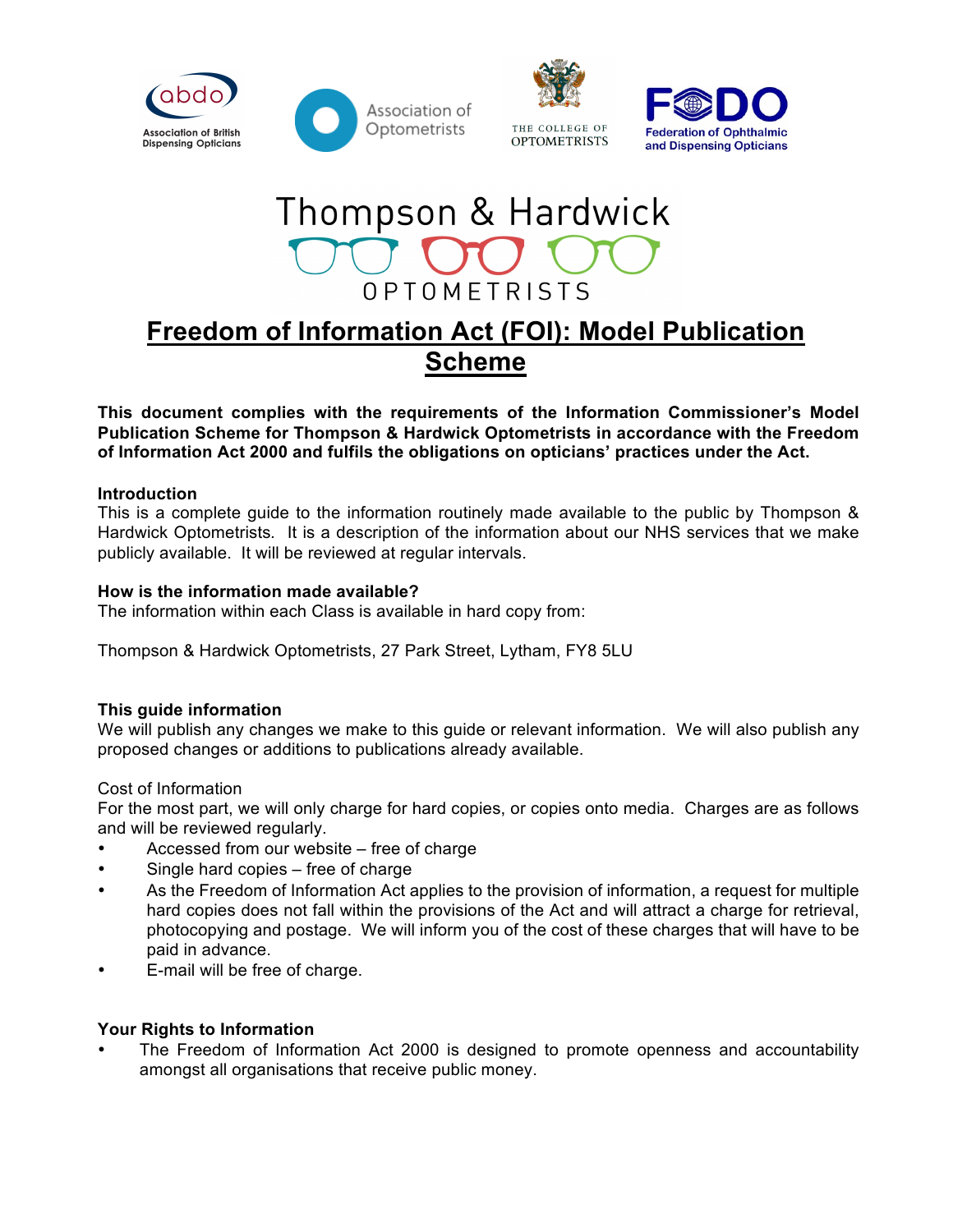- Like all NHS contractors, since 1 January 2005 there has been a FOI obligation on optical practices to respond to requests about the NHS related information that they hold, and a right of access to that information has been established in law.
- These rights are subject to exemptions (see below) that have to be taken into consideration before releasing information.
- In addition to accessing the information identified in this guide, you are entitled to request information about our NHS services under the NHS Openness Code 1995.
- Under the Data Protection Act 1998, you are also entitled to access your clinical records or any other personal information held about you and you can contact any practice where your records are held to do this.

## **Feedback**

If you have any comments about the operation of the Publication Scheme, or how we have dealt with your request for information from the scheme, please write to:

Thompson & Hardwick Optometrists, 27 Park Street, Lytham, FY8 5LU

## **Classes of Information**

All NHS information at Thompson & Hardwick Optometrists is held, retained and destroyed within NHS guidelines. Our commitment to publish information excludes any information that can be legitimately withheld under the exemptions set out in the NHS Openness Code or Freedom of Information Act 2000, the main reasons being the protection of commercial interests and personal information under the Data Protection Act 1998. This scheme has been written in accordance with those exemptions. The information on this Scheme is grouped into the following categories:

#### **1) Who we are and what we do**

- Thompson & Hardwick Optometrists is an independent Optometry practice based in Lytham established in 2000 originally named G R Hardwick Optometrist. We have a strong clinical perspective and ensure that all our patients receive the best in eye health management and care. We prescribe and sell both spectacles and accessories as well as contact lenses. In fact Contact lenses is one of or specialities. Thompson & Hardwick Optometrists also works closely with the local secondary care services and offer several shared care schemes all details of which can be found on out website. In addition to Optometry services we also offer podiatric and foot care treatments through Louise Morgan Chiropody, more information can again be delivered on request of=r via out website.
- Our address is Thompson & Hardwick Optometrists, 27 Park Street, Lytham, FY8 5LU and our telephone number is 01253 794522.
- Details of the opticians and optometrists employed in our practice can be obtained by contacting that practice directly or visiting out website at www.tandhopt.co.uk
- Alternatively, details of all opticians and optometrists registered in the UK are available from the General Optical Council Tel: 0207 580 3898.
- Company Registration number 11545112

# **2) Financial and funding information: what we spend and how we spend it**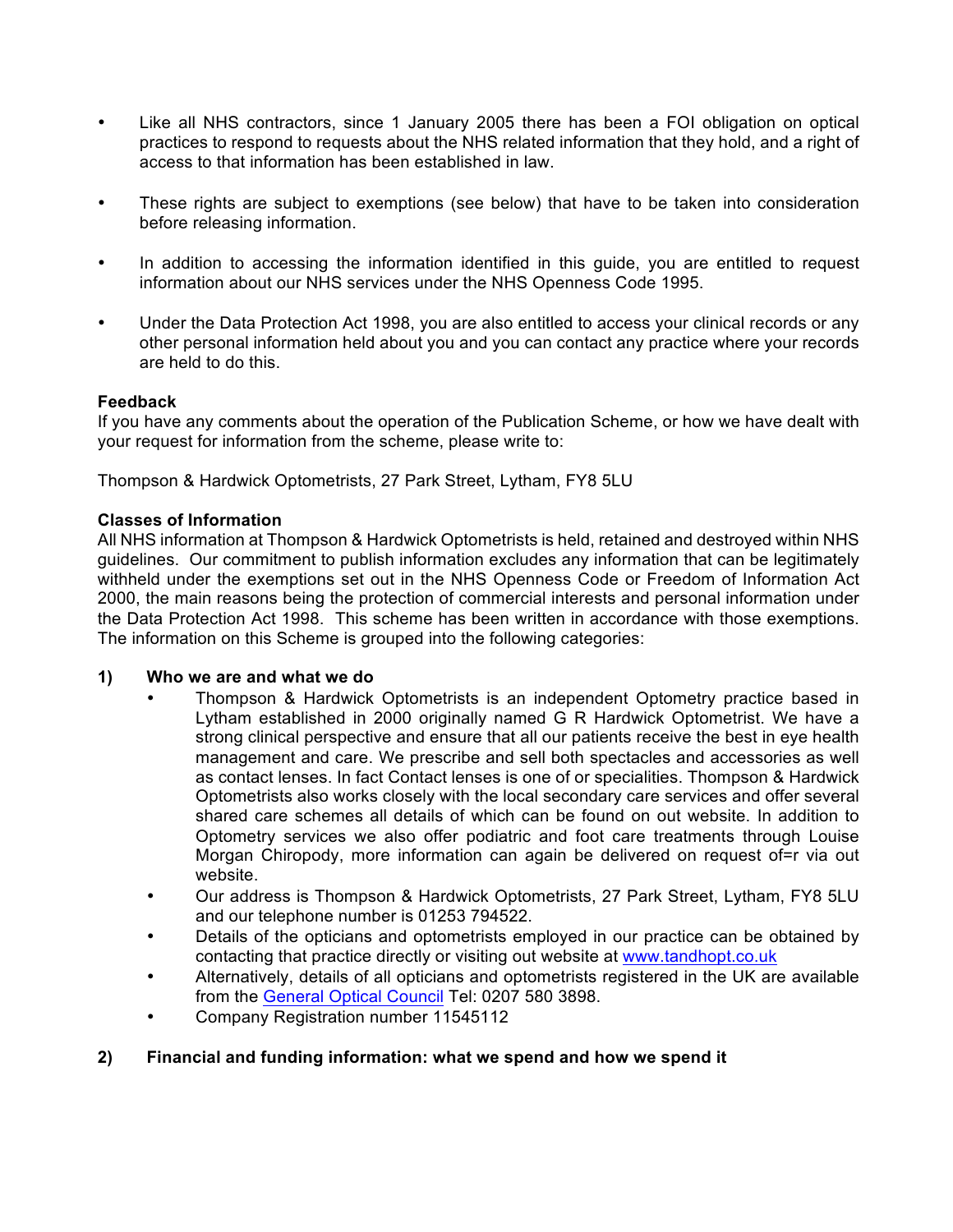For every sight test performed on behalf of the NHS the practice receives a set fee, which is fixed nationally. This practice also carries out the following enhanced services on behalf of the NHS:

- Complex Contact Lens Clinics
- Low Vision Aid Assessments
- Post Cataract Assessments
- Intra-Ocular Pressure referral refinement
- Ocular Hypertension monitoring (OSGaR Scheme)
- Glaucoma Virtual Clinic (in conjunction with Community Health and Eyecare)

•

The fees paid by the NHS for each service are available from the practice on request. They include a contribution towards optometrists' and staff salaries, equipment costs and other practice overheads. Information in this class will be published only where it is unlikely adversely to affect the commercial position of the firm or practice.

Full details of the company accounts can be found here.

#### **3) Our Priorities**

To provide our patients with high quality eye care

#### **4) Decision Making**

Any decisions made about the provision of NHS-funded services will be reflected in the services we provide and in the contract(s) held with the NHS England and Fylde and Wyre CCG.

#### **5) Our policies and procedures**

- •Complaints
- Data protection
- Health and safety

They are available on request from Thompson & Hardwick optometrists, 27 Park Street, Lytham, FY8 5LU or via our website at www.tanhopt.co.uk.

#### **Complaints**

If you have a complaint about any of our products or services, please do discuss any problems with the manager at the Thompson & Hardwick Optometrists concerned in the first instance. We find that most issues can be put right at this stage.

If the matter cannot be resolved in this way or you are unsatisfied with the response you receive please contact the practice manager on 01253 794522. A full copy of our complaints policy is available on request or on our website.

#### **6) Lists and Registers**

We don't keep lists and registers. Our patient records are confidential.

#### **7) The Services We Offer**

All Thompson & Hardwick Optometrists practice(s)) provide NHS-funded sight tests for those who are eligible. Patients may also be entitled to NHS vouchers that can be used against the purchase of spectacles or contact lenses as required. To find out if you are eligible for this assistance please follow clicking here (*http://www.nhs.uk/NHSEngland/Healthcosts/Pages/nhsvoucher-values.aspx).*